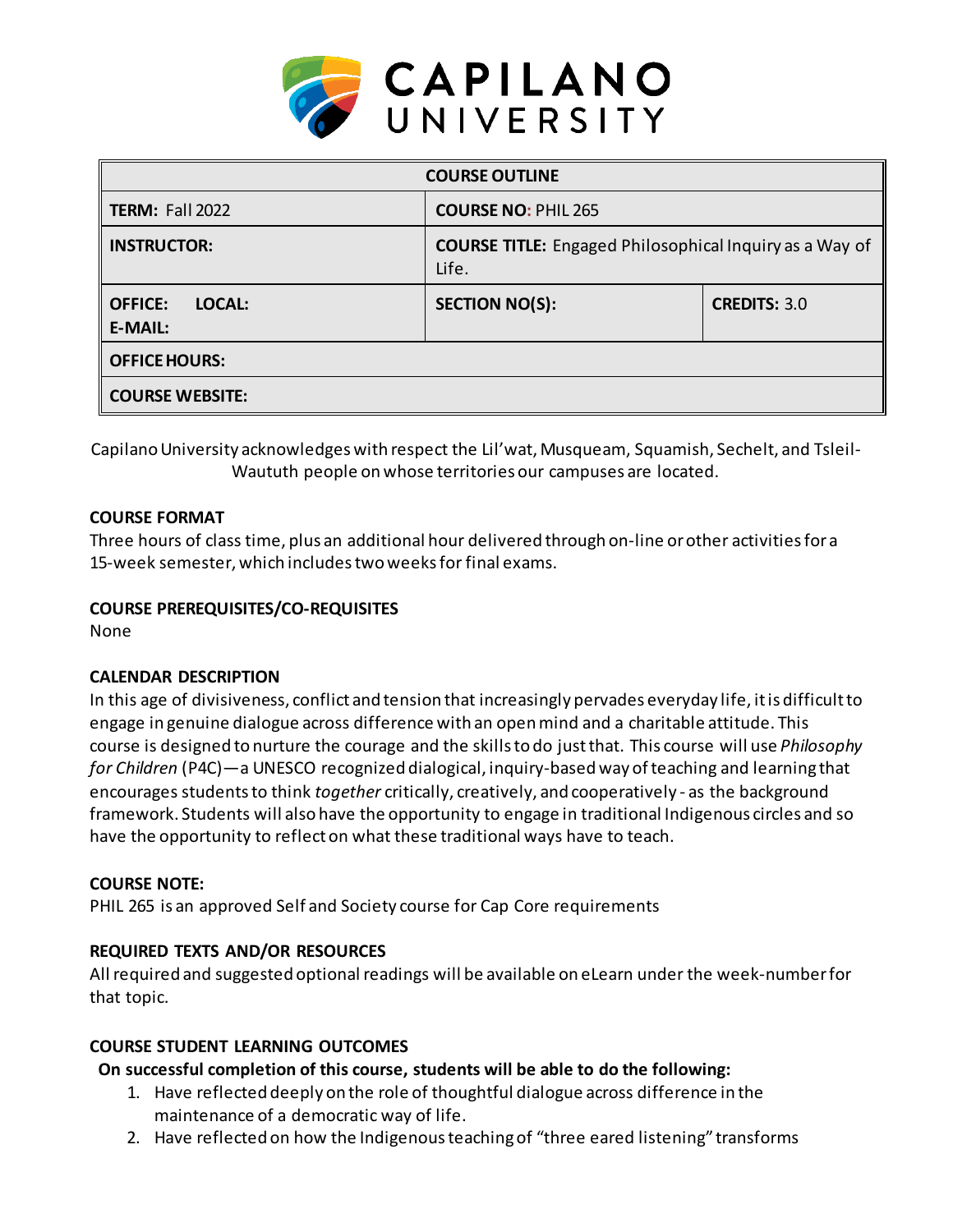dialogue.

- 3. Have reflected on the degree to which the adult/child relationship in general, and the education of children in particular, play in nurturing future democratic citizens.
- 4. Have an understanding of the general structure and goal of the worldwide, UNESCO recognized, educative initiative called Philosophy for/with Children (P4/wC).
- 5. Have had experience, as participants in Communities of Philosophical Inquiry (CPI), of the difficulty and excitement of thoughtfully listening to opposing viewpoints.
- 6. Have had the experience of participating in an Indigenoustraditional circle.
- 7. Be able to differentiate good from poor quality questions and appreciate the critical role that the initiating question plays in all thinking and dialogue.
- 8. Have a deep understanding of the role of truth as a regulative ideal in all inquiry, as well as the degree to which truth has come under attack in the postmodern world.
- 9. Have reflected on the role of thoughtful dialogue in individual moral growth and in the possibility of authenticity.
- 10. Have explored real life challenges that threaten the possibility of thoughtful dialogue including emotional overload, tribal loyalties, social media, and identity politics.
- 11. Have had the "engaged" opportunity to reflect critically, creatively, and cooperatively with others as to whether adopting *engaged philosophical inquiry (EPI) as a way of life* ought to be something that should be embraced.

# **Students who complete this Self and Society course will be able to do the following.**

- Identify potential root causes of local/global problems and how they affect local/global cultures, economies, politics, and policies.
- Synthesize a range of differing community perspectives on ethics and justice and explain how these perspectives can informstructural change.
- Generate strategies for reconciling Indigenous and Canadian relations.
- Explain how contexts (e.g., cultural, historical, colonial, economic, technological) shape identity formation and social structures.

# **COURSE CONTENT**

*Note: Every week, there will be a short quiz on assigned readings; as well students will be invited to create as Communities of Philosophical Inquiry (CPI) on a question of relevance. There will be two essays and a short written/oral presentation at the end.* 

| Week1             | <b>Introduction</b>                             |                                   |  |
|-------------------|-------------------------------------------------|-----------------------------------|--|
| Week <sub>2</sub> | <b>Democratic Citizenship and Communicating</b> | <b>Reading: Dewey, Burgh, the</b> |  |
|                   | <b>Across Difference</b>                        | Indigenous roots of democracy.    |  |
| Week <sub>3</sub> | <b>Are Children Citizens?</b>                   | Reading: Matthews,                |  |
|                   |                                                 | Shapiro, Eizadirad                |  |
| Week4             | <b>Democracy and Education</b>                  | Reading: Lipman, Striano, Cam     |  |
|                   |                                                 |                                   |  |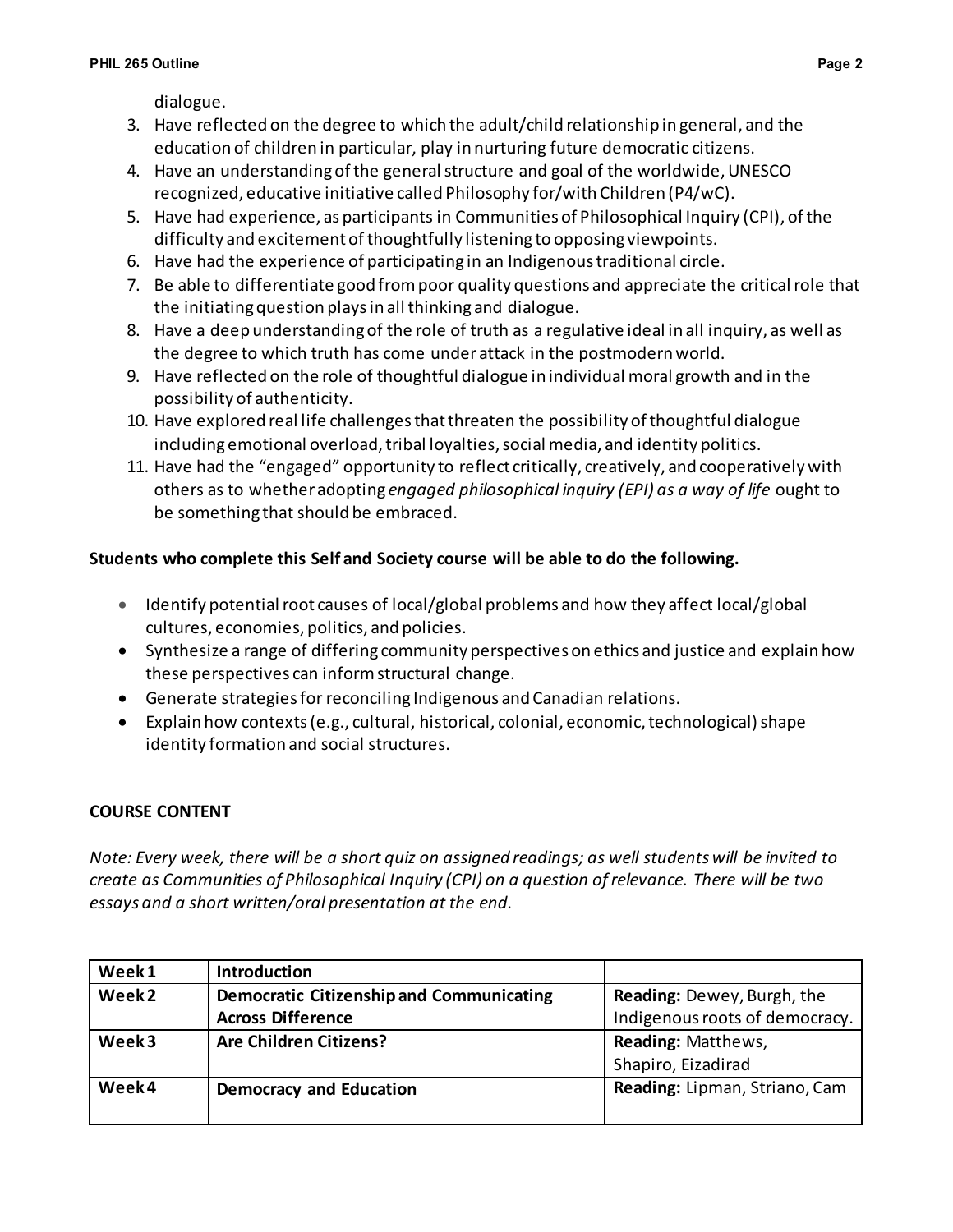| Week <sub>5</sub>  | <b>Quality Questions and How to Anchor Inquiry</b>                                                               | Reading: Gardner, Worley,<br>Turgeon                                                              |
|--------------------|------------------------------------------------------------------------------------------------------------------|---------------------------------------------------------------------------------------------------|
| Week6              | What is a Community of Philosophical Inquiry?<br>What is a Traditional Circle and how is it used in<br>dialogue? | Reading: Mendonça, Cam,<br>Sharp<br>Indigenous guest in<br>preparation for traditional<br>circle. |
| Week7              | Truth and Logic.                                                                                                 | Reading: Gardner, Ruitenberg,<br>Taylor.                                                          |
| Week8              | <b>Engaged Philosophical Inquiry and Moral</b><br>Growth.                                                        | Reading: Sharp, Gregory,<br>Shoemaker. Traditional circle<br>with Indigenous guest.               |
| Week9              | <b>Reason and Emotion</b>                                                                                        | Reading: Costa-Carvalho,<br>Lipman, Gardner                                                       |
| Week <sub>10</sub> | <b>Oppression Philosophies and Dialogue.</b>                                                                     | Reading: Anderson, Bingham,<br>Pettit                                                             |
| Week <sub>11</sub> | Authenticity.                                                                                                    | Reading: Corfield, Arnett, Weir<br>Traditional circle with<br>Indigenous guest.                   |
| Week <sub>12</sub> | Engaged Philosophical Inquiry as a Way of Life.                                                                  | Reading: Dotts, Gregory, Owen                                                                     |
| Week <sub>13</sub> | Wrap up.                                                                                                         |                                                                                                   |
| Week 14, 15        | <b>Final Exam Period</b>                                                                                         |                                                                                                   |

#### **EVALUATION PROFILE**

| Quizzes*                | 45%  |
|-------------------------|------|
| Essays*- (20, 25)       | 45%  |
| Final oral presentation | 5%   |
| Effort                  | 5%   |
|                         | 100% |

\* No individual component will be more than 35%

#### **Quizzes.**

There are 11 quizzes each worth 5 marks. The two lowest marks will be dropped. For that reason, no excuses for missed quizzes will accepted. The total mark for the quizzes is (9x5) 45%.

#### **Essays.**

Two essays are required. Students should pick one of the questions suggested in class and try to answer it. The first essay (due in week 6) is worth 20%, the second essay (due in week 13) is worth 25%. Students should have at least 2 references. Note: there are other articles available on eLearn for the topic of any given day. You are welcome to use those articles instead of, or as well as, the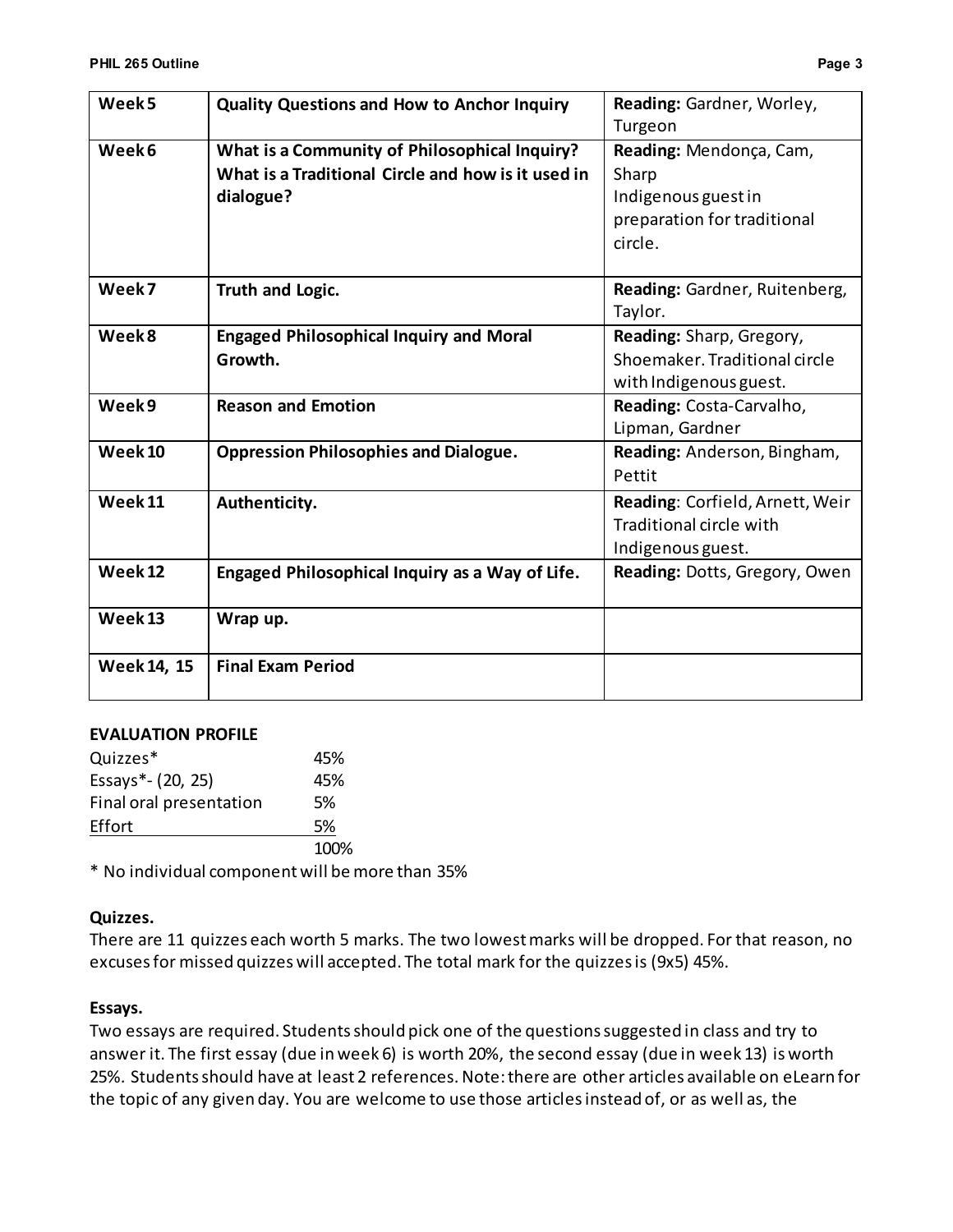#### **PHIL 265 Outline Page 4**

required reading. Students are advised to check the outline of their essays with the instructor before writing the essay.

#### **Final comment.**

Prepare a 100–200-word comment on what part of this journey that we have taken together will have most impact on your life. To be presented in class with a copy emailed to the instructor before the beginning of class. This comment is worth 5%.

#### **Effort.**

Normally proportional to the final grade, though can be increased as a function of the degree of participation in communities of Inquiry throughout the course (5%)

#### **GRADING PROFILE**

| $= 90-100$ | $\vert B+ = 77-79 \vert C+ = 67-69 \vert$ | $D = 50-59$ |
|------------|-------------------------------------------|-------------|
| $= 85-89$  | $  B = 73-76   C = 63-66$                 | $IF = 0-49$ |
| $= 80-84$  | $B - = 70-72$ $C - = 60-62$               |             |

### **Incomplete Grades**

Grades of Incomplete "I" are assigned only in exceptional circumstances when a student requests extra time to complete their coursework. Such agreements are made only at the request of the student, who is responsible to determine from the instructor the outstanding requirements of the course.

#### **Late Assignments**

Not accepted.

# **Missed Exams/Quizzes/Labs etc.**

Since the student need only complete 9 of 11 quizzes, no excuses for missed quizzes will be accepted.

#### **Attendance**

Students are expected to attend all classes and associated activities.

# **English Usage**

Students are expected to proofread all written work for any grammatical, spelling and stylistic errors. Instructors may deduct marks for incorrect grammar and spelling in written assignments.

# **Electronic Devices**

No electronic devices are allowed in this class.

# **On-line Communication**

Outside of the classroom, instructors will (if necessary) communicate with students using theirofficial Capilano University email; please check regularly. Official communication between Capilano University and students is delivered to students' Capilano University email addresses only.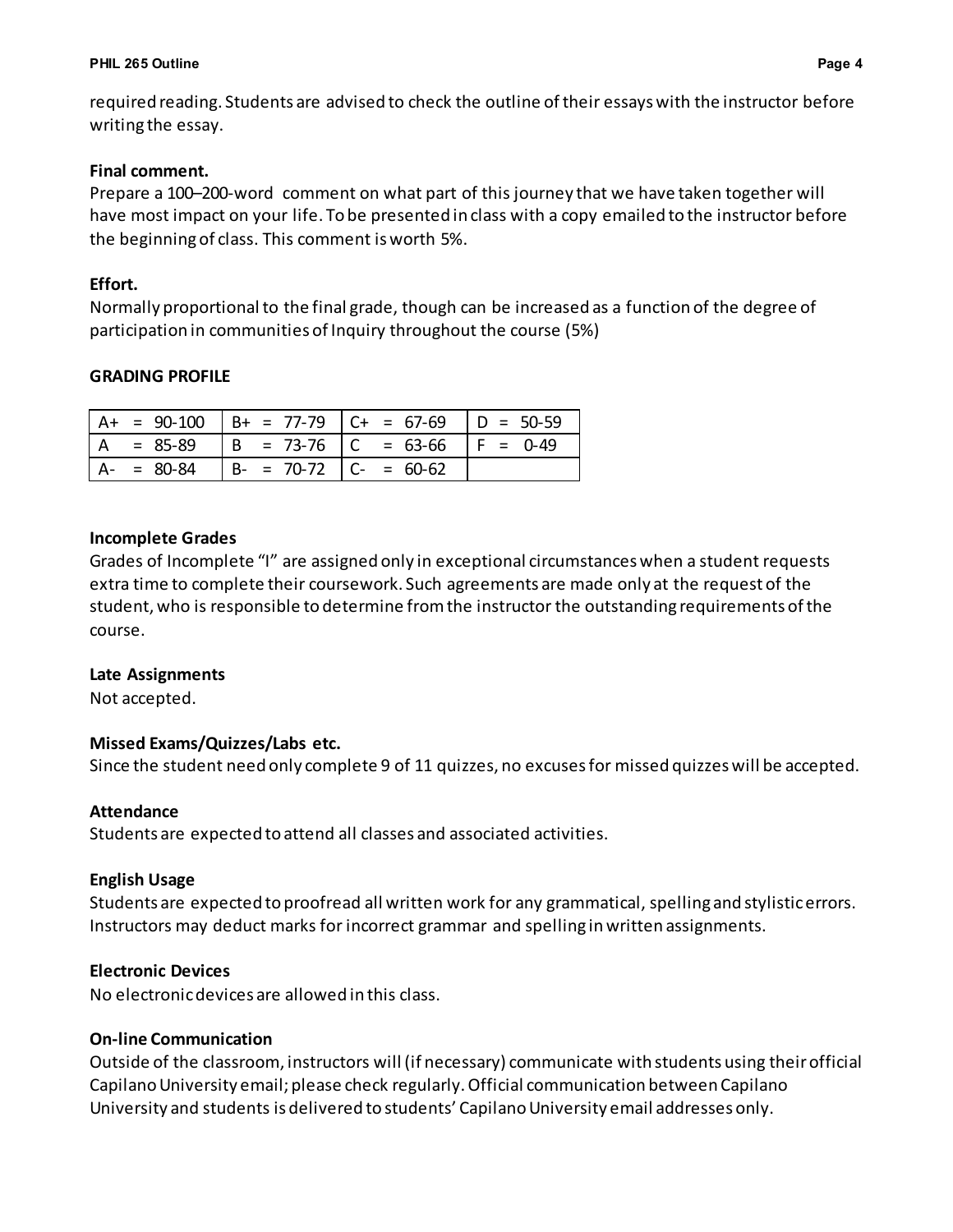### **UNIVERSITY OPERATIONAL DETAILS**

#### **Tools for Success**

Many services are available to support studentsuccess for Capilano University students. A central navigation point for all services can be found at:<https://www.capilanou.ca/student-life/>

### **Capilano University Security: download the [CapU Mobile Safety App](https://www.capilanou.ca/student-life/support--wellness/safety--security/capu-safe-app/)**

#### **Policy Statement (S2009-06)**

Capilano University has policies on Academic Appeals (including appeal of final grade), Student Conduct, Academic Integrity, Academic Probation and other educational issues. These and other policies are available on the University website.

#### **Academic Integrity (S2017-05)**

Any instance of academic dishonesty or breach of the standards of academic integrity is serious and students will be held accountable for their actions, whether acting alone or in a group. See policy and procedures S2017-05 Academic Integrity for more information: [https://www.capilanou.ca/about](https://www.capilanou.ca/about-capu/governance/policies/)[capu/governance/policies/](https://www.capilanou.ca/about-capu/governance/policies/)

Violations of academic integrity, including dishonesty in assignments, examinations, or other academic performances, are prohibited and will be handled in accordance with the Student Academic Integrity Procedures.

**Academic dishonesty** is any act that breaches one or more of the principles of academic integrity. Acts of academic dishonesty may include but are not limited to the following types:

**Cheating**: Using or providing unauthorized aids, assistance or materials while preparing or completing assessments, or when completing practical work (in clinical, practicum, or lab settings), including but not limited to the following:

- Copying or attempting to copy the work of another during an assessment;
- Communicating work to another student during an examination;
- Using unauthorized aids, notes, or electronic devices or means during an examination;
- Unauthorized possession of an assessment or answer key; and/or,
- Submitting of a substantially similar assessment by two or more students, except in the case where such submission is specifically authorized by the instructor.

**Fraud**: Creation or use of falsified documents.

**Misuse or misrepresentation of sources**: Presenting source material in such a way as to distort its original purpose or implication(s); misattributing words, ideas, etc. to someone other than the original source; misrepresenting or manipulating research findings or data; and/or suppressing aspects of findings or data in order to present conclusions in a light other than the research, taken as a whole, would support.